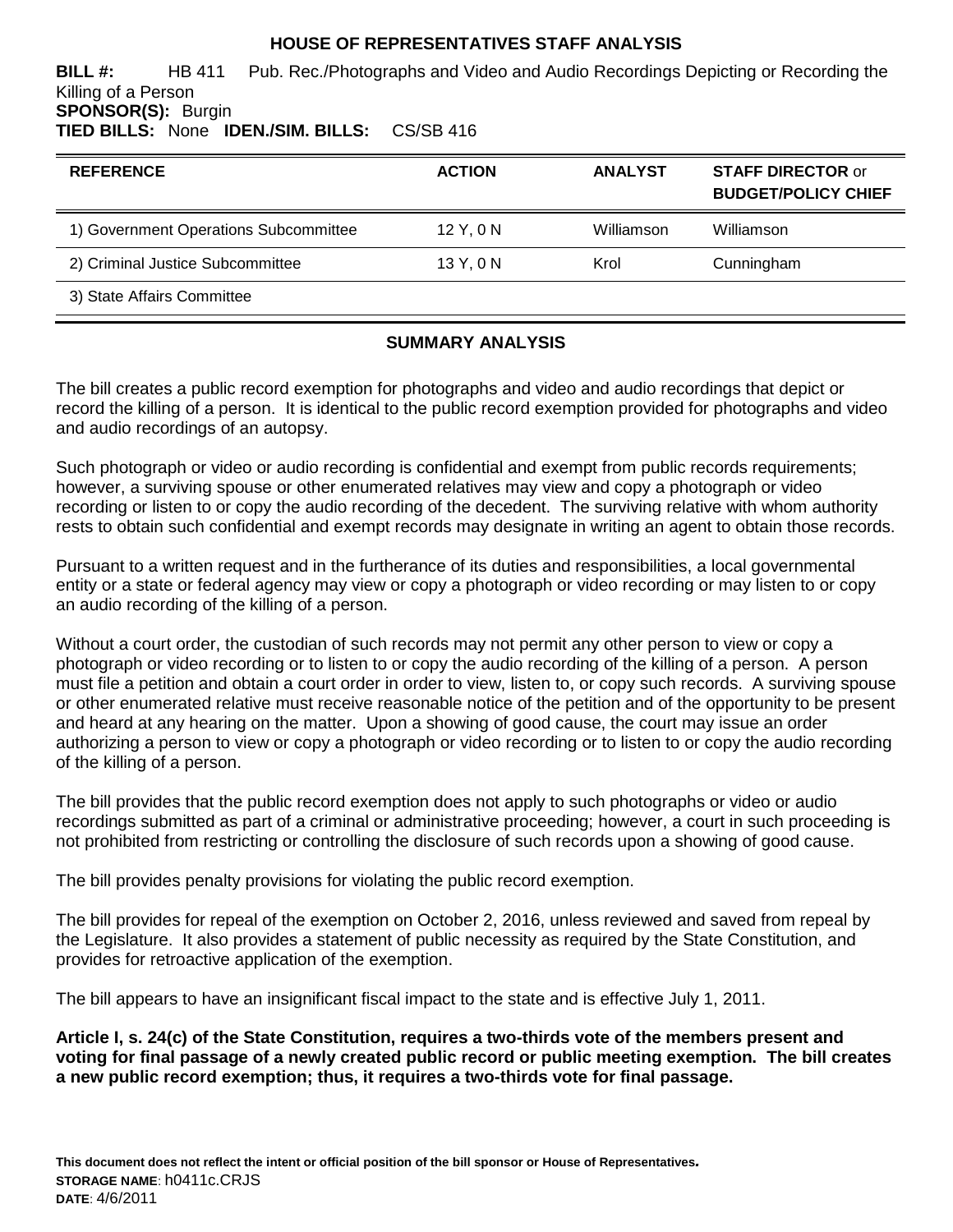## **FULL ANALYSIS**

## **I. SUBSTANTIVE ANALYSIS**

## A. EFFECT OF PROPOSED CHANGES:

#### **Background**

#### Public Records Law

Article I, s. 24(a) of the State Constitution sets forth the state's public policy regarding access to government records. The section guarantees every person a right to inspect or copy any public record of the legislative, executive, and judicial branches of government. The Legislature, however, may provide by general law for the exemption of records from the requirements of Article I, s. 24(a) of the State Constitution. The general law must state with specificity the public necessity justifying the exemption (public necessity statement) and must be no broader than necessary to accomplish its purpose.<sup>1</sup>

Public policy regarding access to government records is addressed further in the Florida Statutes. Section 119.07(1), F.S., guarantees every person a right to inspect and copy any state, county, or municipal record. Furthermore, the Open Government Sunset Review Act<sup>2</sup> provides that a public record or public meeting exemption may be created or maintained only if it serves an identifiable public purpose. In addition, it may be no broader than is necessary to meet one of the following purposes:

- Allows the state or its political subdivisions to effectively and efficiently administer a governmental program, which administration would be significantly impaired without the exemption.
- Protects sensitive personal information that, if released, would be defamatory or would  $\bullet$ jeopardize an individual's safety; however, only the identity of an individual may be exempted under this provision.
- Protects trade or business secrets.

Public Record Exemption, Criminal Intelligence and Criminal Investigative Information Current law provides a public record exemption for criminal intelligence information $3$  and criminal investigative information.<sup>4</sup> Active criminal intelligence information<sup>5</sup> and active criminal investigative information $^6$  are exempt<sup>7</sup> from public records requirements.

#### Public Record Exemption, Autopsy Photos and Video Audio Recordings

Current law provides a public record exemption for photographs and video and audio recordings of an autopsy held by a medical examiner. $8$  Such photographs and video and audio recordings are

 $\overline{a}$ 

a reasonable, good faith anticipation of securing an arrest or prosecution in the foreseeable future. Section 119.011(3)(d)2., F.S.

 $<sup>7</sup>$  There is a difference between records the Legislature designates as exempt from public record requirements and those the Legislature</sup> deems confidential and exempt. A record classified as exempt from public disclosure may be disclosed under certain circumstances. (*See WFTV, Inc. v. The School Board of Seminole*, 874 So.2d 48, 53 (Fla. 5th DCA 2004), review denied 892 So.2d 1015 (Fla. 2004); *City of Riviera Beach v. Barfield*, 642 So.2d 1135 (Fla. 4th DCA 1994); *Williams v. City of Minneola*, 575 So.2d 687 (Fla. 5th DCA 1991). If the Legislature designates a record as confidential and exempt from public disclosure, such record may not be released, by the custodian of public records, to anyone other than the persons or entities specifically designated in the statutory exemption. (*See* Attorney General Opinion 85-62, August 1, 1985).

#### <sup>8</sup> Section 406.135(2), F.S.

<sup>&</sup>lt;sup>1</sup> Section 24(c), Art. I of the State Constitution.

 $<sup>2</sup>$  Section 119.15, F.S.</sup>

 $3$  Section 119.011(3)(a), F.S., defines "criminal intelligence information" to mean "information with respect to an identifiable person or group of persons collected by a criminal justice agency in an effort to anticipate, prevent, or monitor possible criminal activity." <sup>4</sup> Section 119.011(3)(b), F.S., defines "criminal investigative information" to mean "information with respect to an identifiable person or group of persons compiled by a criminal justice agency in the course of conducting a criminal investigation of a specific act or omission, including, but not limited to, information derived from laboratory tests, reports of investigators or informants, or any type of surveillance."

 $<sup>5</sup>$  Criminal intelligence information is considered "active" as long as it is related to intelligence gathering conducted with a reasonable,</sup> good faith belief that it will lead to detection of ongoing or reasonably anticipated criminal activities. Section 119.011(3)(d)1., F.S.  $\frac{1}{6}$  Criminal investigative information is considered "active" as long as it is related to an ongoing investigation which is continuing with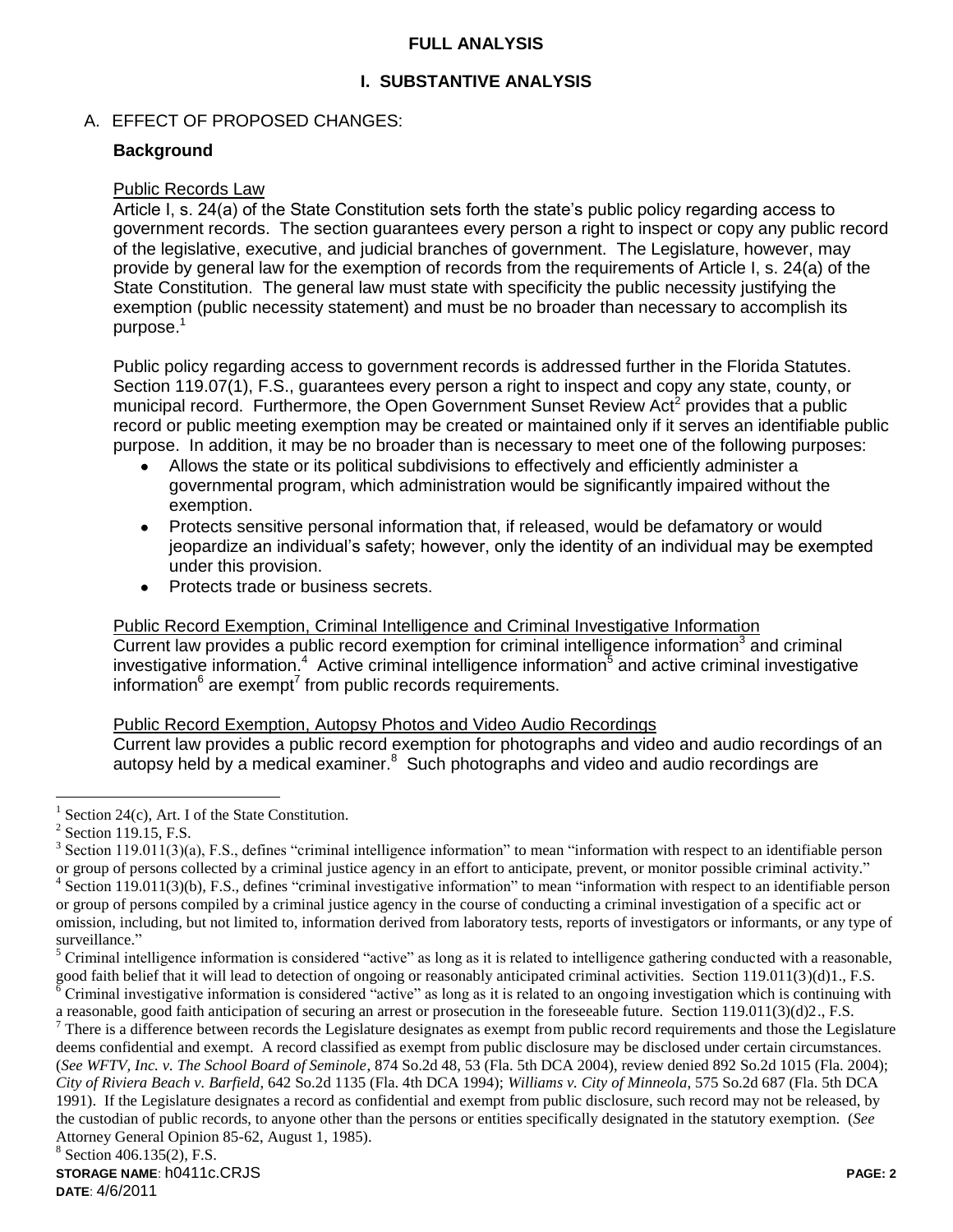confidential and exempt from public records requirements, except that a surviving spouse and other enumerated family members may obtain the records.

Pursuant to a written request and in the furtherance of its duties and responsibilities, a local governmental entity or a state or federal agency may view or copy a photograph or video recording or may listen to or copy an audio recording of an autopsy. The identity of the deceased must remain confidential and exempt.<sup>9</sup>

Other than these exceptions, a custodian of the photographs and video and audio recordings is prohibited from releasing such photographs and recordings to any other person not authorized under the exemption, without a court order.<sup>10</sup>

### **Effect of Bill**

The bill creates a public record exemption for photographs and video and audio recordings that depict or record the killing of a person. The public record exemption is identical to the public record exemption provided for photographs and video and audio recordings of an autopsy.

The bill defines "killing of a person" to mean:

[A]ll acts or events that cause or otherwise relate to the death of any human being, including any related acts or events immediately preceding or subsequent to the acts or events that were the proximate cause of death.

Such photograph or video or audio recording is confidential and exempt from public records requirements; however, a surviving spouse may view and copy a photograph or video recording or listen to or copy the audio recording of the decedent. If there is no surviving spouse, then the surviving parents have access to such records. If there is no surviving spouse or parent, then an adult child has access to such records. The surviving relative with whom authority rests to obtain such confidential and exempt records may designate in writing an agent to obtain those records.

Pursuant to a written request and in the furtherance of its duties and responsibilities, a local governmental entity or a state or federal agency may view or copy a photograph or video recording or may listen to or copy an audio recording of the killing of a person. The identity of the deceased must remain confidential and exempt.

Without a court order, the custodian of such records may not permit any other person to view or copy a photograph or video recording or to listen to or copy the audio recording of the killing of a person. A person must file a petition and obtain a court order in order to view, listen to, or copy such records. A surviving spouse must receive reasonable notice of the petition and of the opportunity to be present and heard at any hearing on the matter. If there is no surviving spouse, then such notice must be provided to the deceased's parents, and if the deceased has no living parent, then to the adult child of the deceased.

Upon a showing of good cause, the court may issue an order authorizing a person to view or copy a photograph or video recording or to listen to or copy the audio recording of the killing of a person. The bill provides that, in determining good cause, the court must consider:

- Whether such disclosure is necessary for the public evaluation of governmental performance;
- The seriousness of the intrusion into the family's right to privacy and whether such disclosure is the least intrusive means available; and
- The availability of similar information in other public records, regardless of form.

The bill provides that the public record exemption does not apply to such photographs or video or audio recordings submitted as part of a criminal or administrative proceeding; however, it appears to apply to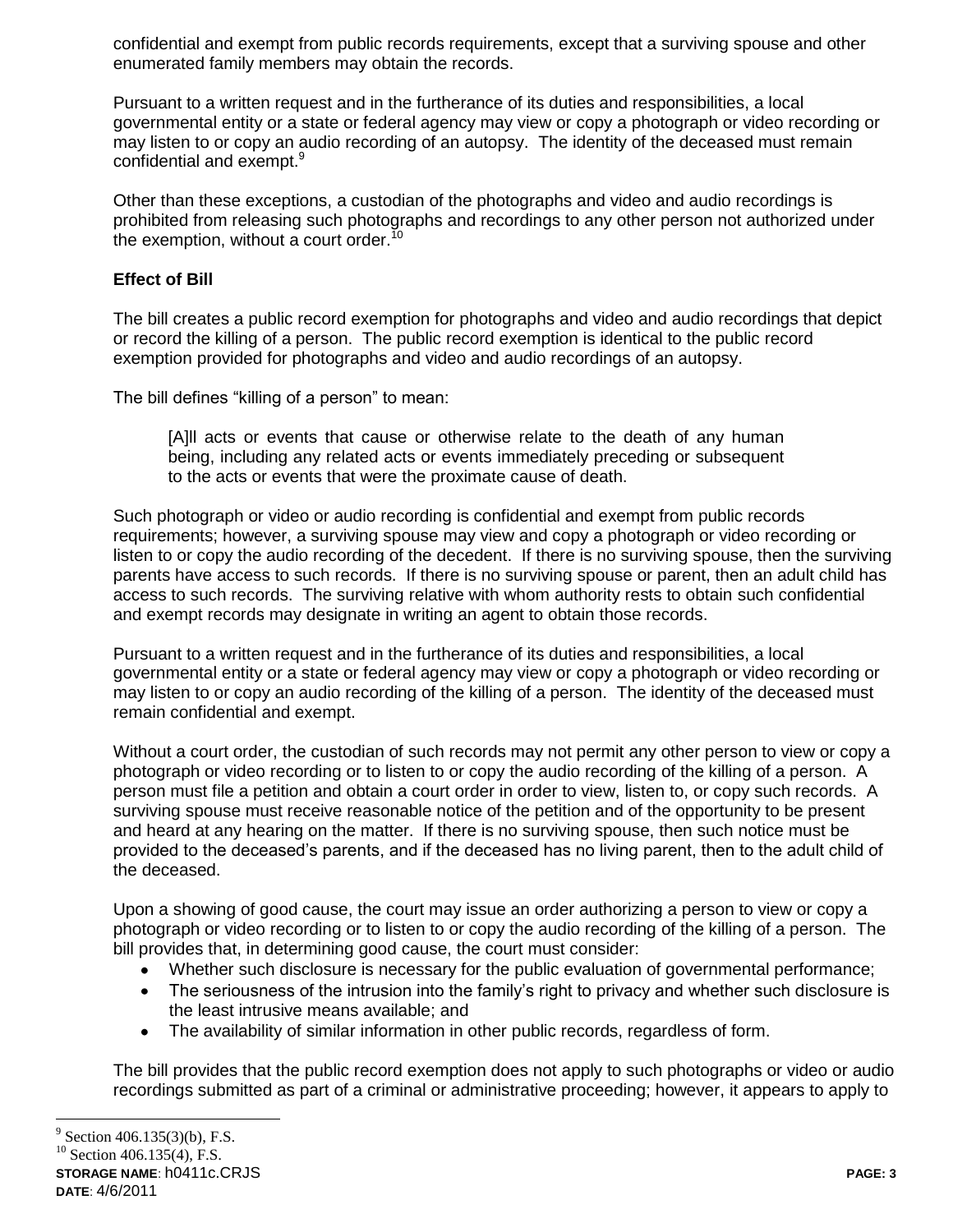such information submitted as part of a civil proceeding. In addition, a court in such proceeding is not prohibited from restricting or controlling the disclosure of such records upon a showing of good cause.

It is a third degree felony<sup>11</sup> for any:

- Custodian of such photograph or video or audio recording to willfully and knowingly violate the provisions of the exemption.
- Person to willfully and knowingly violate a court order issued pursuant to the exemption.

The bill provides for repeal of the exemption on October 2, 2016, unless reviewed and saved from repeal by the Legislature. It also provides a statement of public necessity as required by the State Constitution,<sup>12</sup> and provides for retroactive application<sup>13</sup> of the public record exemption.

B. SECTION DIRECTORY:

Section 1. Creates an unnumbered section of law to create a public record exemption for photographs and video and audio recordings that depict or record the killing of a person.

Section 2. Provides a public necessity statement.

Section 3. Provides an effective date of July 1, 2011.

#### **II. FISCAL ANALYSIS & ECONOMIC IMPACT STATEMENT**

- A. FISCAL IMPACT ON STATE GOVERNMENT:
	- 1. Revenues:

None.

2. Expenditures:

On March 2, 2011, the Criminal Justice Impact Conference determined the fiscal impact of SB 416<sup>14</sup> to be insignificant due to anticipated low volume and because the felonies created by the bill are unranked.

- B. FISCAL IMPACT ON LOCAL GOVERNMENTS:
	- 1. Revenues:

None.

2. Expenditures:

None.

C. DIRECT ECONOMIC IMPACT ON PRIVATE SECTOR:

The bill requires a person to petition the court for access to photographs and video and audio recordings of a killing of a person. As such, a person petitioning the court would be subject to court costs and fees.

D. FISCAL COMMENTS:

None.

<sup>13</sup> The Supreme Court of Florida ruled that a public record exemption is not to be applied retroactively unless the legislation clearly expresses intent that such exemption is to be applied retroactively. *Memorial Hospital-West Volusia, Inc. v. News-Journal Corporation*, 729 So.2d. 373 (Fla. 2001).

 $^{14}$  SB 416 is the companion to HB 411.

 $\overline{a}$ 

<sup>&</sup>lt;sup>11</sup> A third degree felony is punishable by up to five years imprisonment and up to \$5,000 fine. Sections 775.082 and 775.083, F.S.

<sup>&</sup>lt;sup>12</sup> Section 24(c), Art. I of the State Constitution.